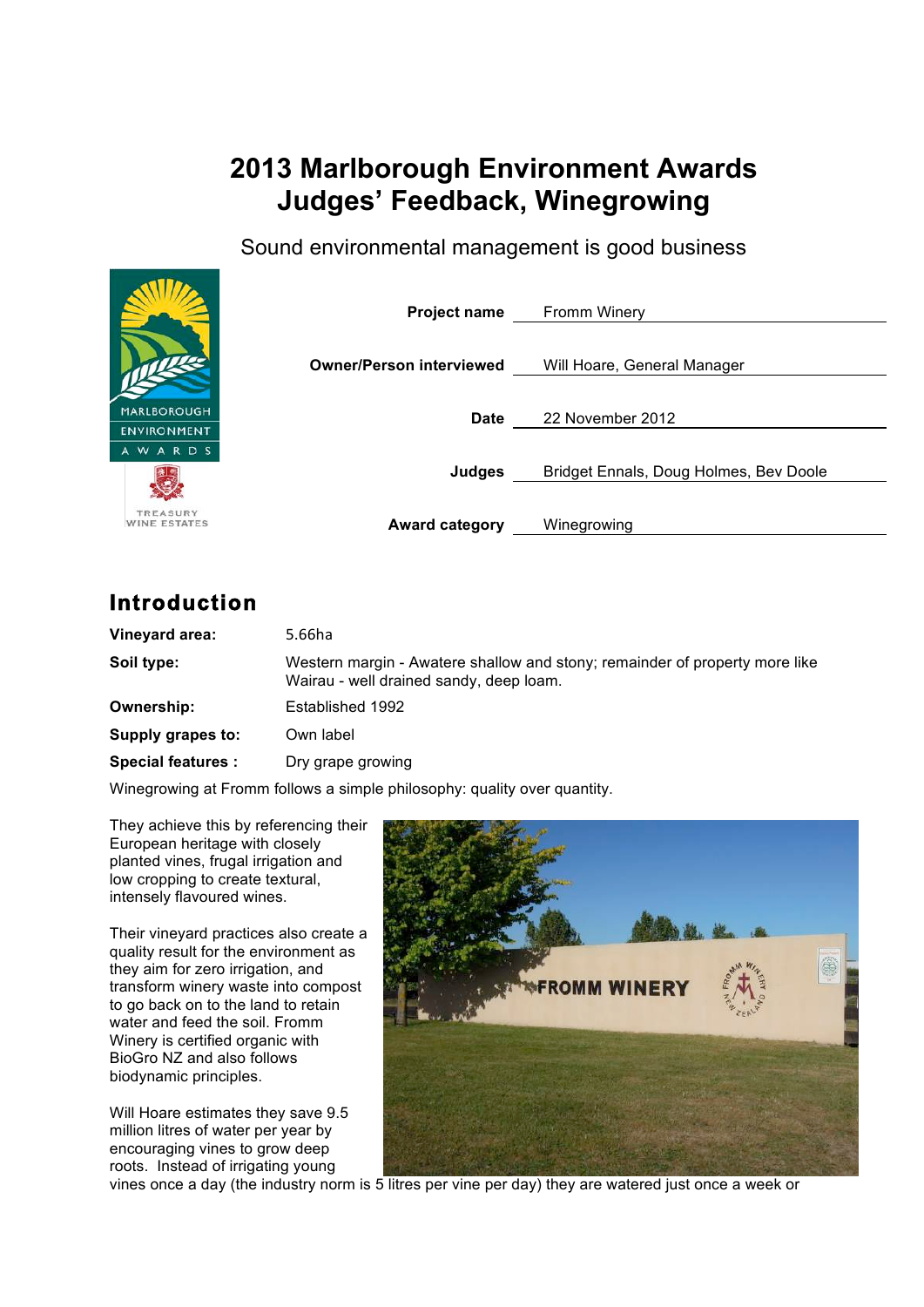fortnight, for between four and six hours, which sends the roots deeper in search for water. Over time, the vines are weaned off irrigation completely although the button drippers are left in place in case of a very dry year.

As well as saving water and the power needed to pump it, Will says the vines are producing better fruit with riper flavours and tannins – the vines shut down naturally in autumn which stops green flavours coming through.

The judges found that the high awareness of water use is also reflected in the attention paid to soil structure and building it up using organic and biodynamic methods.

All grape marc goes into the well managed compost heap. This is built on a pad of compacted clay with a plastic liner underneath and sloped to allow leachate to collect. The leachate is diluted with rainwater collected from the winery roof and sprayed to land or back on to the compost heap. Compost is spread over the vineyard in autumn as fertiliser. Fromm Winery has been making compost for 10 years and their expertise is clear from the high standard and efficiency of their compost process.

Animals and gardens are integrated into the Fromm philosophy. Cows and chickens provide meat and eggs for staff and their families, as well as manure and eggshells for biodynamic preparations. A plot of stinging nettles provides potassium for yellowing vines, valerian tea helps protect against frost and the hollow stems of the Jerusalem artichoke are used to aerate the compost.



Observation and problem-solving is part of the Fromm culture, whether it is trialling a plot of horseradish to foil grass grub beetle flying in spring, or providing grape pickers with prams to stop dirty bins coming into the winery.

The judges were impressed by the good simple ideas and integrated approach of the whole Fromm vineyard, which felt like a healthy farm working with the environment to grow quality grapes. Fromm Wine is very good example of understanding the industry's impact on the environment.

# **Environmental Impacts**

*Soil Impacts*

- Long-term use of cover crops. These planted are planted for three years in every second row of vineyard to build up organic matter and provide biodiversity. Barley, buckwheat, phacelia are mown and cultivated back in.
- Alternate row mowing. Deep rip every three years when rows prepared for sowing the cover crop. This encourages vine roots to spread and promotes worms
- Drought-resistant sheeps burnett planted large tap root helps break up soil
- Reduce soil compaction from tractor work undervine weeding and application of leachate fertilizer done in one pass. Cover crops sown by hand
- Reduce soil compaction by hand picking rather than machine harvest
- Soil tested and analysed; Effective Micro-organisms (EM) applied
- CCA treated posts replaced by plastic and steel
- Soil monitoring according to Sustainable Winegrowing NZ and BioGro NZ standards

#### *Water Impacts*

- Bore water, used sparingly. Working towards zero irrigation
- Established vines (20 years old) have not been watered for seven years. Current savings 9.5 million litres a year. As rest of vineyard becomes established this is expected to rise to a saving of 19.3 million litres
- Collect rainwater (10,000L tank) off winery roof for canopy spray and to dilute leachate
- Monitoring pH level of winery wastewater and diluting before spraying to land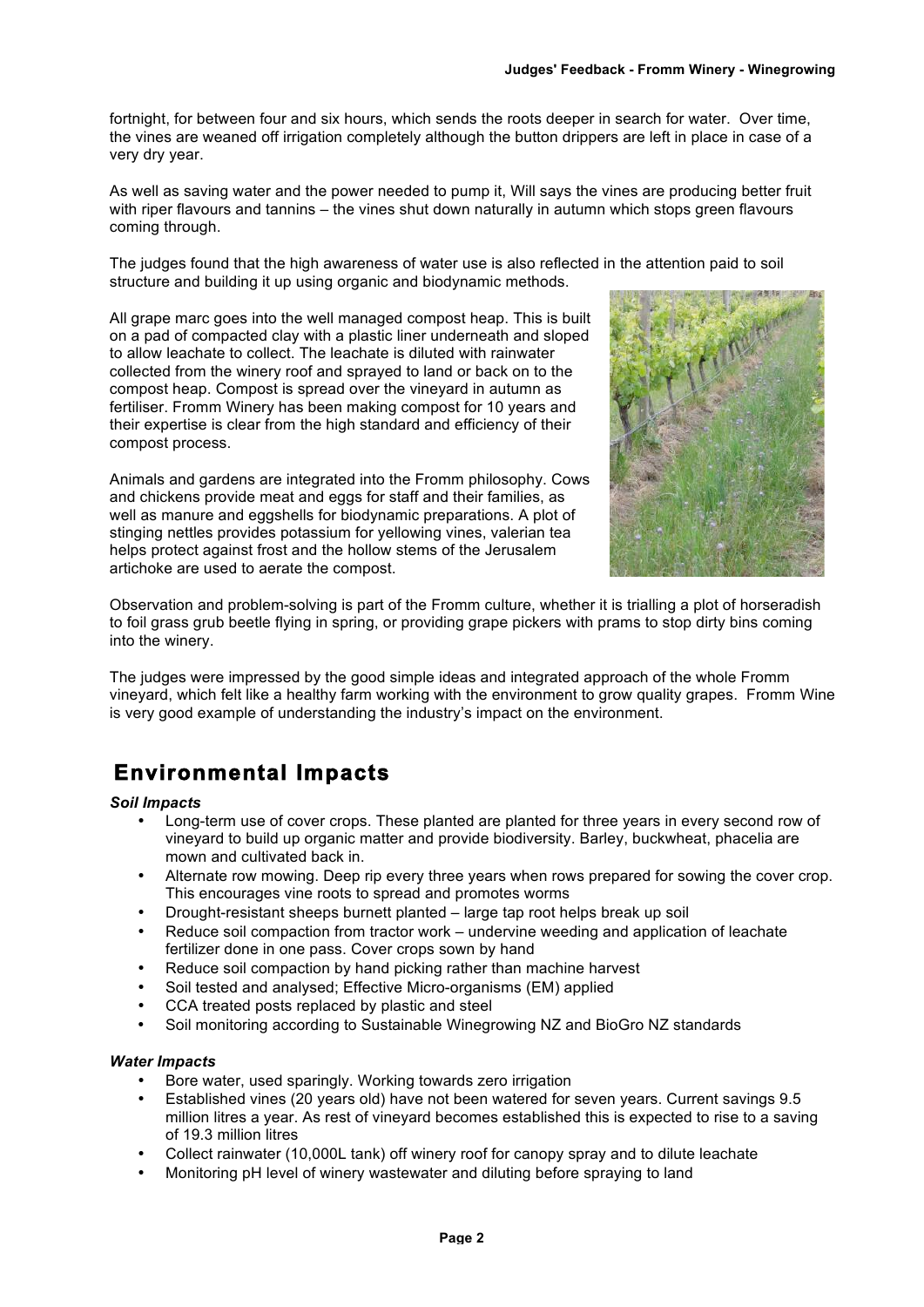Low impact on aquifer water quality

#### *Waste Management*

- Grape marc kept on site and used in compost
- Leachate from the compost is captured and diluted to be sprayed on to vineyard as fertilizer
- New box design eliminates need to purchase and dispose of moulded dividers
- Wine now sold as six packs. This reduces numbers of 12-bottle cases broken up for sale at cellar door that have to be disposed of



# **Energy and Fuel Efficiency**

- Reduce fuel consumption of tractor undervine weeding and application of leachate fertilizer done in one pass
- Some weeding done by hand
- Hand picking saves on diesel use by a machine harvester
- On-site compost making saves cost of transport and disposal of grape marc
- Winery is insulated for energy efficiency
- Electricity savings through low lighting in winery
- CCA posts being replaced by plastic coated pine posts made of recycled dripline.
- Hand picking means few posts are broken

# **Biodiversity**

#### *Indigenous biodiversity*

• Limited native planting on the property

#### *Non-indigenous biodiversity*

- Good biodiversity through planting of cover crops to build up soil fertility and attract beneficial insects
- More worms and insects noted in vineyard
- Italian Alders, plane and poplar trees for shade and amenity value

#### *Weed, pest and disease control*

- Under vines weeded by hand and machine
- Use of cover crops to attract beneficial insects



- Small-leaf white clover grown with Syrah as an experiment to control weed growth
- Netting and screechers used for bird control. No guns (on the airport flight path) and no gas guns (cyclists frightened)

### **Community values and Education**

• Helped from the Mana group of BioGro wineries who mentor each other. Members pool their vineyard knowledge and marketing initiatives.